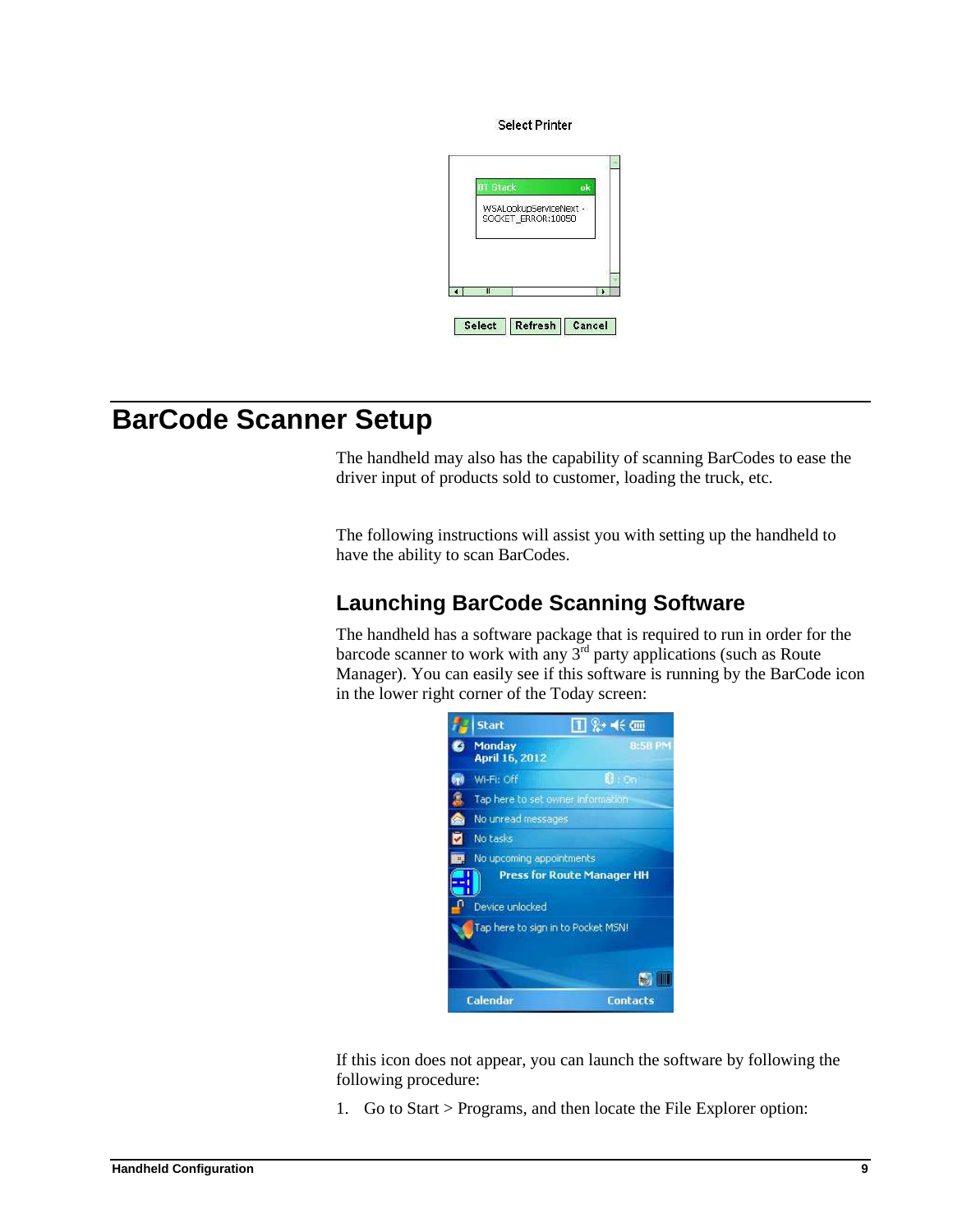

2. Next, navigate your way to the My Device > Flash Disk > Scanner folder and select the ScanEmul program:

| <b>File Explorer</b> | $\boxed{1}$ $\frac{0}{2}$ + $\leq$ 9:02 | ×           |
|----------------------|-----------------------------------------|-------------|
| Scanner $\star$      |                                         | Name -      |
| M3ScanTest           | 11/2/09                                 | 232K        |
| <b>ScanEmul</b>      | 11/6/09 157K                            |             |
| ScanEmulOpti         | 1/1/08                                  | 1.21K       |
|                      |                                         |             |
|                      |                                         |             |
|                      |                                         |             |
|                      |                                         |             |
|                      |                                         |             |
|                      |                                         |             |
|                      |                                         |             |
|                      |                                         |             |
|                      |                                         |             |
|                      |                                         |             |
| Up                   | æ                                       | <b>Menu</b> |

3. This will then Initialize the Scanner, so it's ready for use for  $3<sup>rd</sup>$  Part applications.

Note: This procedure must be done anytime you perform a hard reset on the handheld.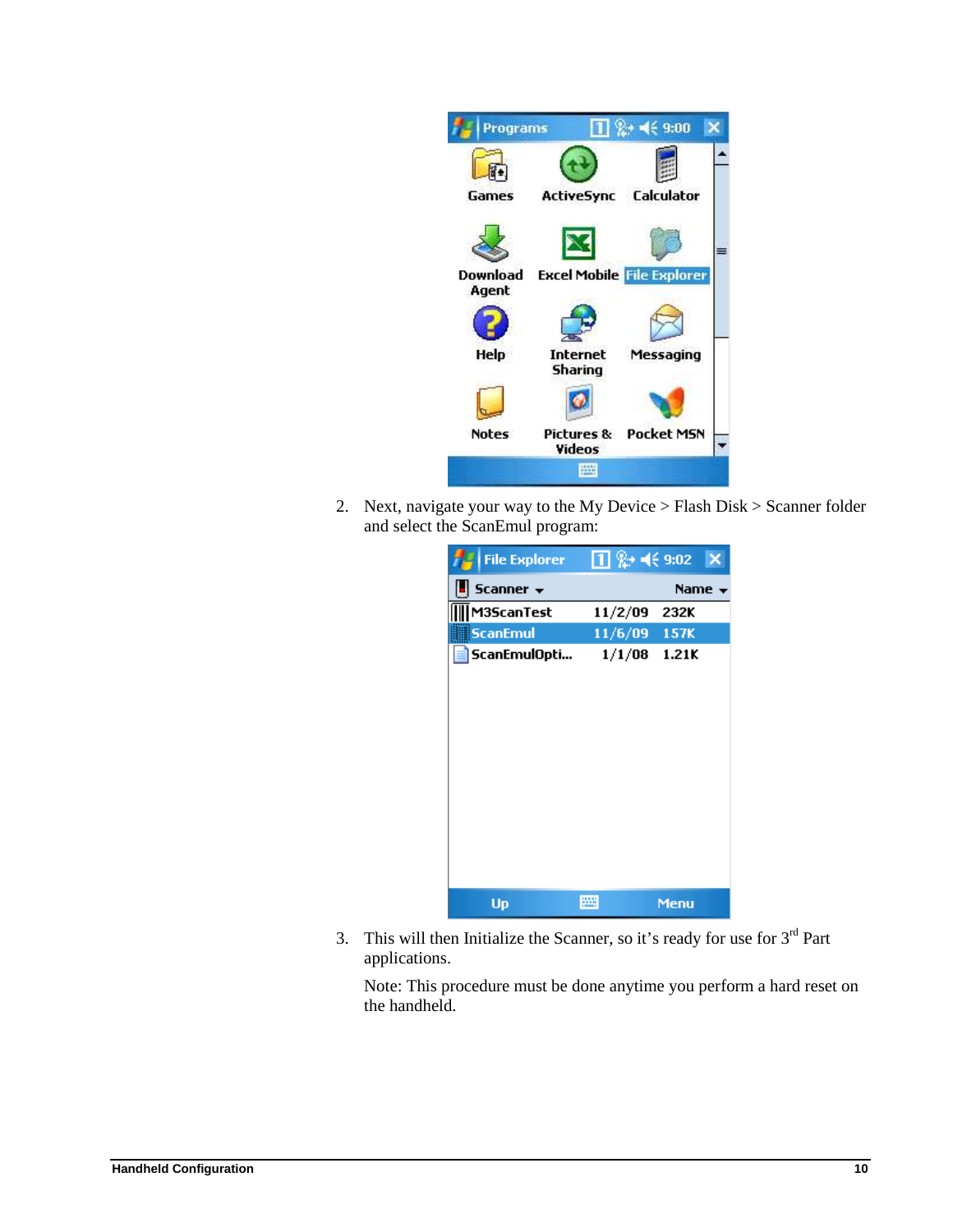## **BarCode Scanner Configuration**

After starting the program, or confirming its running, we will need to verify the Scanner is set to be used as a "Keyboard Wedge" style scanner. This is checked by:

1. Click on the BarCode program icon on the lower right of the Today Screen:



2. Choose the "Option" choice from the menu that appears:



3. Locate the "Output" section, about ¾ the way down the screen and make sure the radio button is selected to use "Keyboard Msg" and NOT "Clipboard":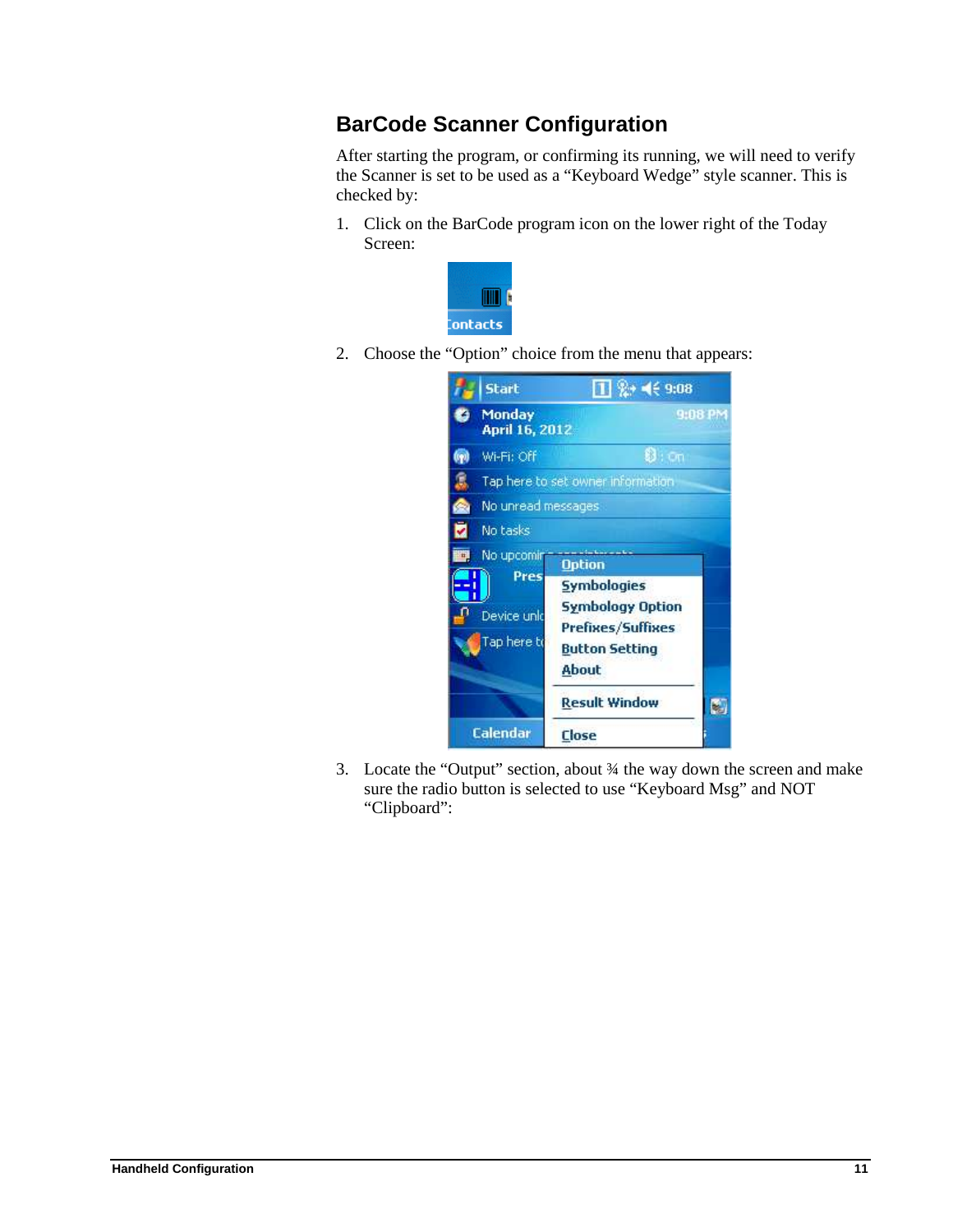| $1 \, 2$ + $\leftrightarrow$ 9:08<br><b>Option</b>          |  |  |  |  |
|-------------------------------------------------------------|--|--|--|--|
| Reading Option ·<br>rRead·<br> ✔  Wide Scan Angle<br>) Sync |  |  |  |  |
| Async<br>High Filter Mode                                   |  |  |  |  |
| Scan Mode -                                                 |  |  |  |  |
| 11<br>Security Level:                                       |  |  |  |  |
| Time Out:<br>$ 10 $ sec                                     |  |  |  |  |
| Sound                                                       |  |  |  |  |
| <b>●</b> Default ( ) No Sound<br>    Vibrate                |  |  |  |  |
| Wav Windows\default.wav                                     |  |  |  |  |
| Output                                                      |  |  |  |  |
| $\blacktriangleright$ keyboard Msg<br>( ) Clipboard         |  |  |  |  |
| $\blacktriangledown$ Read after Enter                       |  |  |  |  |
| Confirm<br>Cancel<br>Transmit AIMID                         |  |  |  |  |
|                                                             |  |  |  |  |

4. Select the "Confirm" button to save changes.

## **Testing the Scanner**

After confirming the BarCode scanner software is running, and the Output mode is on Keyboard Msg, we can do a quick test to confirm the scanner is functioning:

1. Click on the BarCode program icon on the lower right of the Today Screen:



2. Choose the "Result Window" from the menu that appears: